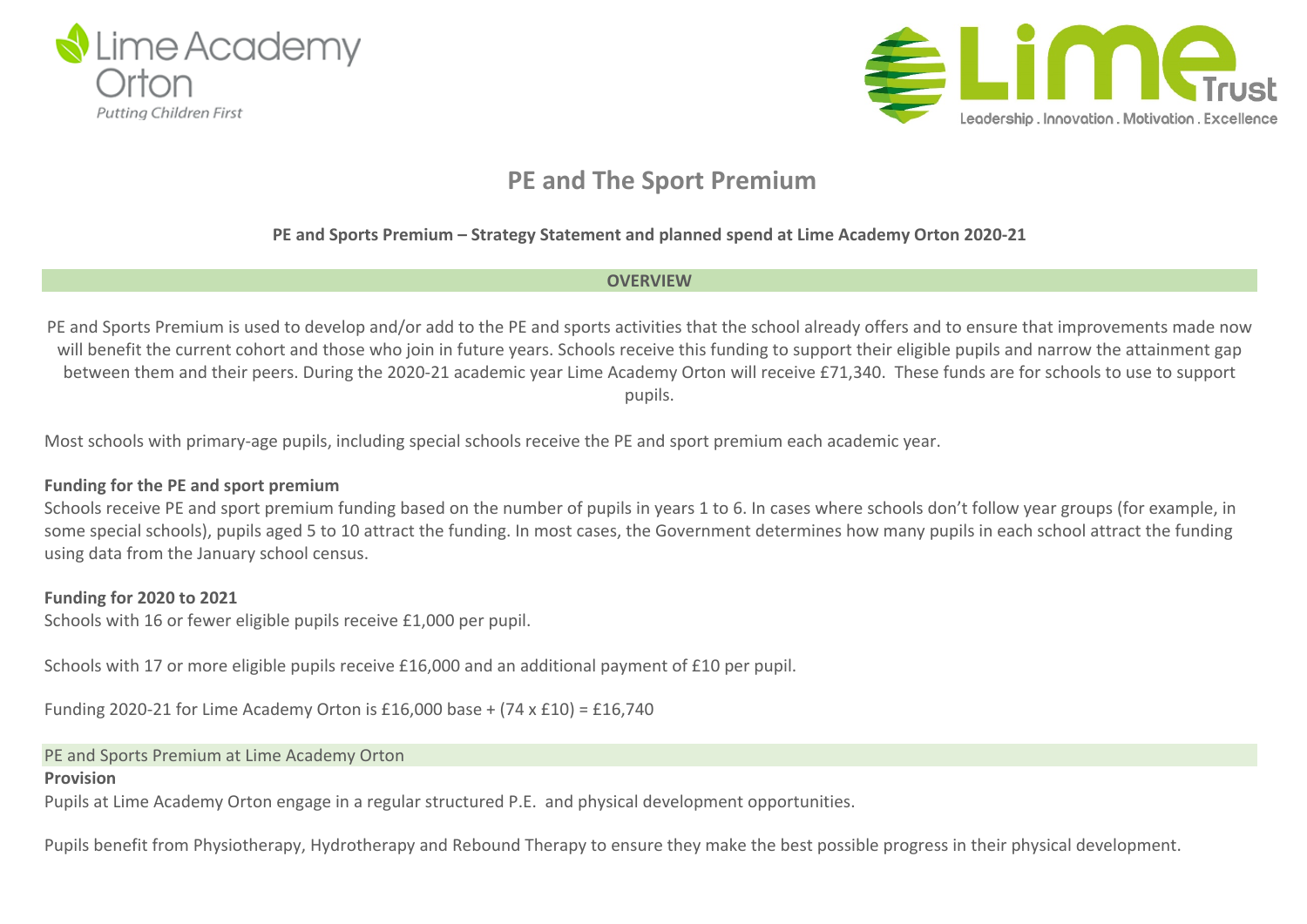



# **PE and The Sport Premium**

The school has two halls, a hydro pool and outside play areas including outdoor gym equipment. Sporting activities take place using facilities in the local community. We support our pupils in participating in experiences to develop their opportunities to make a positive contribution to the school and its local community.

How we intend to use Sports Premium funding to support the following:

We will provide additional targeted support to pupils to support them to be healthy, physically, socially and emotionally.

- Hydrotherapy provision
- Rebound therapy
- Physiotherapy

| <b>Summary information</b> |         |                         |         |                              |           |  |  |
|----------------------------|---------|-------------------------|---------|------------------------------|-----------|--|--|
| <b>Lime Academy Orton</b>  |         |                         |         |                              |           |  |  |
| <b>Academic Year</b>       | 2020/21 | Total Pupils Aged 5-11  | 7Δ      | Date of SP Review            | Sept 2020 |  |  |
| <b>NOR</b>                 | 145     | <b>Total Allocation</b> | £16,740 | Date of next internal review | Sept 2021 |  |  |

| <b>Outcomes</b> |                                                                                                                                           |                                                                                                                                                                                                                                                                                                                                                                       |                        |  |  |
|-----------------|-------------------------------------------------------------------------------------------------------------------------------------------|-----------------------------------------------------------------------------------------------------------------------------------------------------------------------------------------------------------------------------------------------------------------------------------------------------------------------------------------------------------------------|------------------------|--|--|
|                 | Desired outcomes                                                                                                                          | What this looks like at Lime Academy Orton                                                                                                                                                                                                                                                                                                                            | <b>Allocated Funds</b> |  |  |
|                 | For pupils to access specialist<br>equipment, facilities and staff to<br>undertake activities to improve<br>physical health and wellbeing | 3 x Specialist Rebound therapy Trampolines (Maintenance, additional staffing and<br>appropriate training)<br>1 x Hydrotherapy Pool (maintenance, increased staff ratios and specialist training)<br>Specialist equipment to support and facilitate access to physical development and<br>physiotherapy<br>Sensory circuits equipment, maintain, replenish and replace | 10,000                 |  |  |
|                 | End result:<br>$\bullet$<br>Physical development targets within EHCPS supported<br>$\bullet$                                              | Pupils will have enhanced physical opportunities, their health and wellbeing is improved<br>Specialist resources are well maintained to allow regular and sustainable use for current and future cohorts                                                                                                                                                              |                        |  |  |